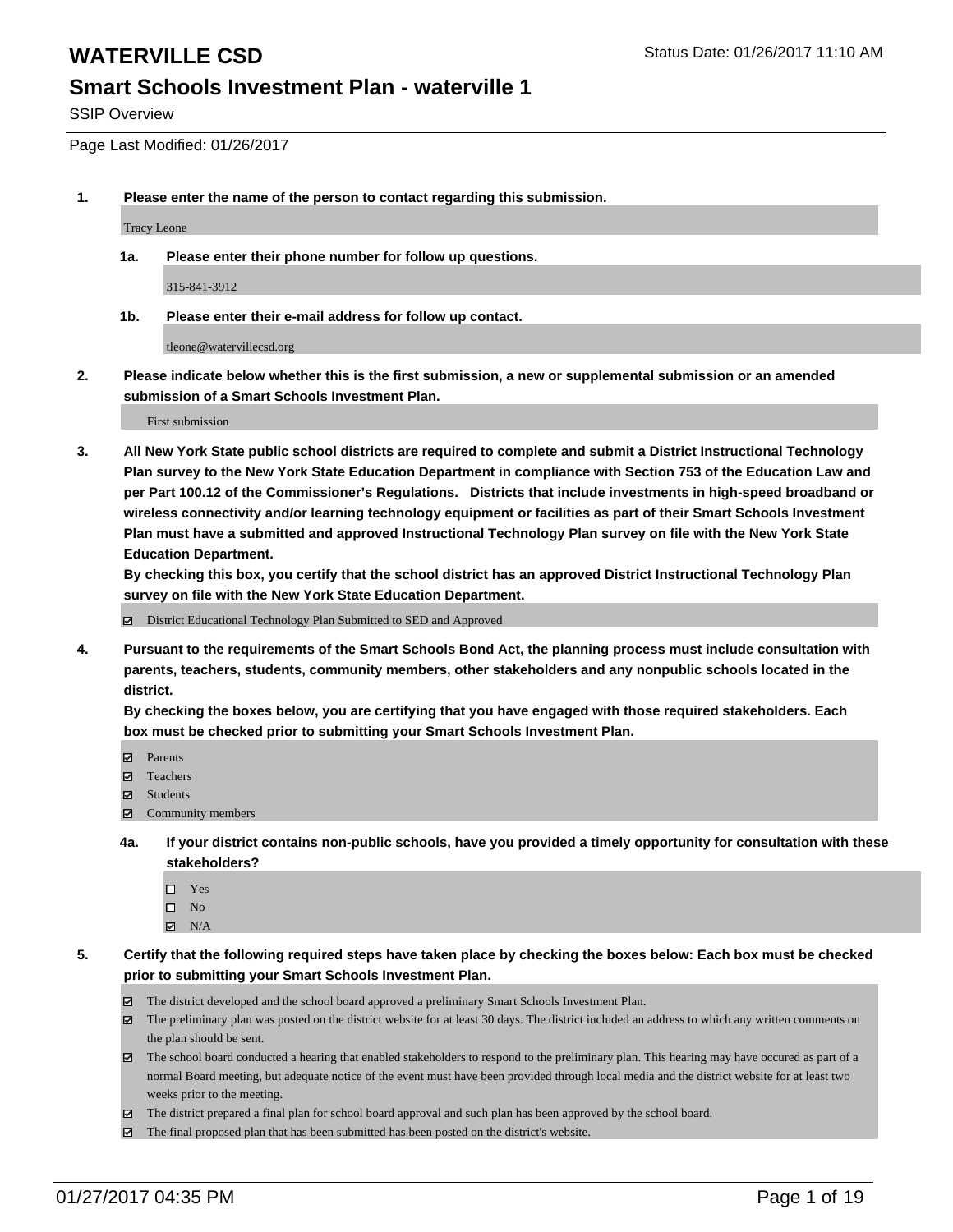SSIP Overview

Page Last Modified: 01/26/2017

**5a. Please upload the proposed Smart Schools Investment Plan (SSIP) that was posted on the district's website, along with any supporting materials. Note that this should be different than your recently submitted Educational Technology Survey. The Final SSIP, as approved by the School Board, should also be posted on the website and remain there during the course of the projects contained therein.**

Waterville SMART presentation -year 1.pdf

**5b. Enter the webpage address where the final Smart Schools Investment Plan is posted. The Plan should remain posted for the life of the included projects.**

http://www.watervillecsd.org/site/default.aspx?PageType=3&DomainID=4&ModuleInstanceID=191&ViewID=047E6BE3-6D87-4130-8424- D8E4E9ED6C2A&RenderLoc=0&FlexDataID=3713&PageID=1

**6. Please enter an estimate of the total number of students and staff that will benefit from this Smart Schools Investment Plan based on the cumulative projects submitted to date.**

930

**7. An LEA/School District may partner with one or more other LEA/School Districts to form a consortium to pool Smart Schools Bond Act funds for a project that meets all other Smart School Bond Act requirements. Each school district participating in the consortium will need to file an approved Smart Schools Investment Plan for the project and submit a signed Memorandum of Understanding that sets forth the details of the consortium including the roles of each respective district.**

 $\Box$  The district plans to participate in a consortium to partner with other school district(s) to implement a Smart Schools project.

**8. Please enter the name and 6-digit SED Code for each LEA/School District participating in the Consortium.**

| <b>Partner LEA/District</b> | ISED BEDS Code |
|-----------------------------|----------------|
| (No Response)               | (No Response)  |

**9. Please upload a signed Memorandum of Understanding with all of the participating Consortium partners.**

(No Response)

**10. Your district's Smart Schools Bond Act Allocation is:**

\$997,805

**11. Enter the budget sub-allocations by category that you are submitting for approval at this time. If you are not budgeting SSBA funds for a category, please enter 0 (zero.) If the value entered is \$0, you will not be required to complete that survey question.**

|                                       | Sub-           |
|---------------------------------------|----------------|
|                                       | Allocations    |
| School Connectivity                   | 56,700         |
| Connectivity Projects for Communities | $\overline{0}$ |
| <b>Classroom Technology</b>           | 52,049         |
| Pre-Kindergarten Classrooms           | $\overline{0}$ |
| Replace Transportable Classrooms      | $\mathbf 0$    |
| High-Tech Security Features           | $\mathbf 0$    |
| Totals:                               | 108,749        |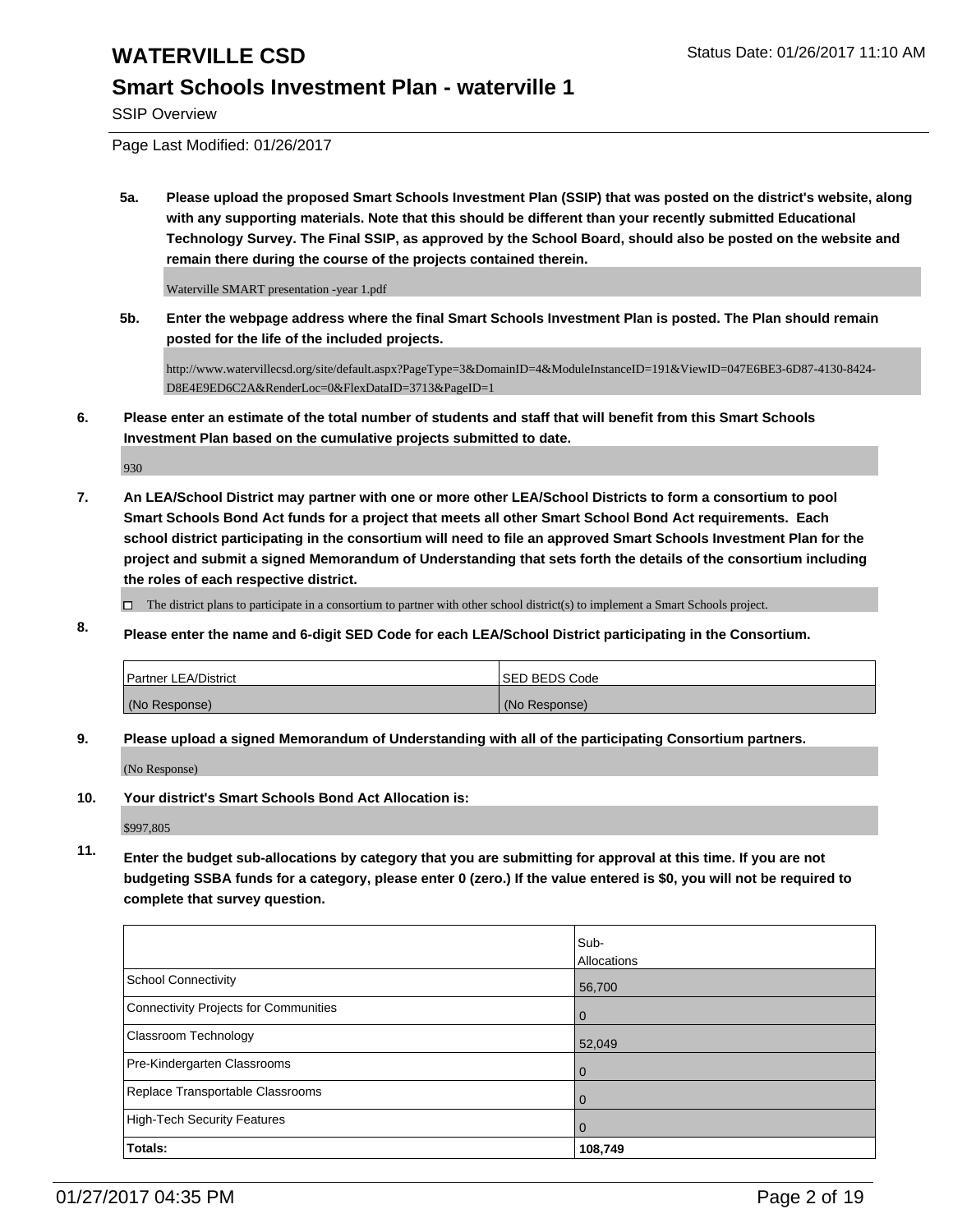School Connectivity

Page Last Modified: 01/26/2017

- **1. In order for students and faculty to receive the maximum benefit from the technology made available under the Smart Schools Bond Act, their school buildings must possess sufficient connectivity infrastructure to ensure that devices can be used during the school day. Smart Schools Investment Plans must demonstrate that:**
	- **sufficient infrastructure that meets the Federal Communications Commission's 100 Mbps per 1,000 students standard currently exists in the buildings where new devices will be deployed, or**
	- **is a planned use of a portion of Smart Schools Bond Act funds, or**
	- **is under development through another funding source.**

**Smart Schools Bond Act funds used for technology infrastructure or classroom technology investments must increase the number of school buildings that meet or exceed the minimum speed standard of 100 Mbps per 1,000 students and staff within 12 months. This standard may be met on either a contracted 24/7 firm service or a "burstable" capability. If the standard is met under the burstable criteria, it must be:**

**1. Specifically codified in a service contract with a provider, and**

**2. Guaranteed to be available to all students and devices as needed, particularly during periods of high demand, such as computer-based testing (CBT) periods.**

**Please describe how your district already meets or is planning to meet this standard within 12 months of plan submission.**

Waterville Central School District, as a component of the Oneida Herkimer Madison BOCES, is part of a consortium that provides fiber connections between all buildings and the Madison Oneida Regional Information Center, the Internet Service Provider. It currently operates at 1 gig.

- **1a. If a district believes that it will be impossible to meet this standard within 12 months, it may apply for a waiver of this requirement, as described on the Smart Schools website. The waiver must be filed and approved by SED prior to submitting this survey.**
	- By checking this box, you are certifying that the school district has an approved waiver of this requirement on file with the New York State Education Department.

## **2. Connectivity Speed Calculator (Required)**

|                  | Number of<br><b>Students</b> | Multiply by<br>100 Kbps | Divide by 1000 Current Speed<br>to Convert to<br>Required<br>Speed in Mb | lin Mb | Expected<br>Speed to be<br>Attained Within   Required<br>12 Months | Expected Date<br><b>When</b><br>Speed Will be<br>Met |
|------------------|------------------------------|-------------------------|--------------------------------------------------------------------------|--------|--------------------------------------------------------------------|------------------------------------------------------|
| Calculated Speed | 810                          | 81.000                  | 81                                                                       | 1000   | 1000                                                               | (No<br>Response)                                     |

### **3. Describe how you intend to use Smart Schools Bond Act funds for high-speed broadband and/or wireless connectivity projects in school buildings.**

Waterville Central is currently in the middle of a one-to-one pilot program in which a group of classrooms was equipped with a chrome book for every student. The goal of the Waterville district is to expand this into every instructional classroom, Pre k to 12 in the district. Currently the district has only equipped half of the classrooms with wireless access points. While this is currently adequate for the pilot project, a complete saturation will be required to handle a one-to-one for 810 students. All of the classrooms were wired for access points in a recent capital project and there is adequate switch capacity for the additional access points. The district wishes to use Smart Schools Investment funds to equip the other classrooms, Two of the items in this application are licenses. The first is the license for the actual wireless access point. The second is the license that is required for the wireless access controller. The district currently has equipped half of the classrooms. These licenses will be for the new access points to saturate the building and to allow them to talk to the existing district access point controller.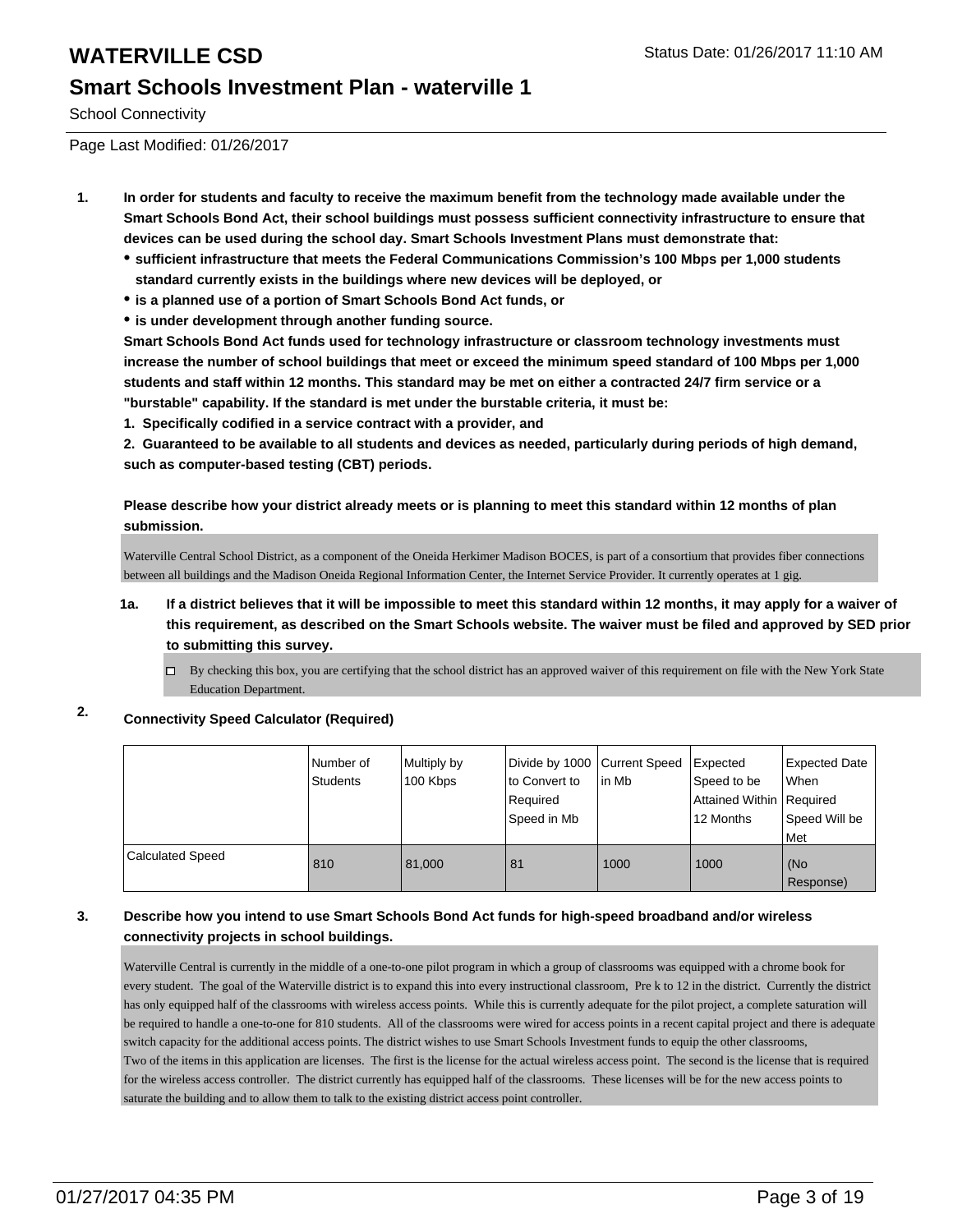School Connectivity

Page Last Modified: 01/26/2017

**4. Describe the linkage between the district's District Instructional Technology Plan and the proposed projects. (There should be a link between your response to this question and your response to Question 1 in Part E. Curriculum and Instruction "What are the district's plans to use digital connectivity and technology to improve teaching and learning?)**

It is the goal of the Waterville Central School to create an environment that promotes higher level thinking and learning. An environment that provides opportunities for problem solving, evaluation, analysis, synthesis of information, and decision making. The establishment of a one-to-one environment will allow students to access global resources of information, work in a collaborative environment and have opportunities to achieve individual educational goals.

**5. If the district wishes to have students and staff access the Internet from wireless devices within the school building, or in close proximity to it, it must first ensure that it has a robust Wi-Fi network in place that has sufficient bandwidth to meet user demand.**

**Please describe how you have quantified this demand and how you plan to meet this demand.**

Working with the Planning Specialists at Oneida Herkimer Madison BOCES and the technology support team at the Madison Oneida Regional Information Center, Waterville has completed a building survey comparing maximum students in any classroom at any time during the day. This plan has identified the unserved or under served instructional areas and proposes to equip those with the needed access points.

**6. As indicated on Page 5 of the guidance, the Office of Facilities Planning will have to conduct a preliminary review of all capital projects, including connectivity projects.**

**Please indicate on a separate row each project number given to you by the Office of Facilities Planning.**

| <b>Project Number</b> |  |
|-----------------------|--|
| 41-19-02-04-7-999-001 |  |

**7. Certain high-tech security and connectivity infrastructure projects may be eligible for an expedited review process as determined by the Office of Facilities Planning.**

**Was your project deemed eligible for streamlined review?**

No

**8. Include the name and license number of the architect or engineer of record.**

| Name                 | License Number |
|----------------------|----------------|
| <b>Chris Crolius</b> | 22954          |

**9. If you are submitting an allocation for School Connectivity complete this table. Note that the calculated Total at the bottom of the table must equal the Total allocation for this category that you entered in the SSIP Overview overall budget.**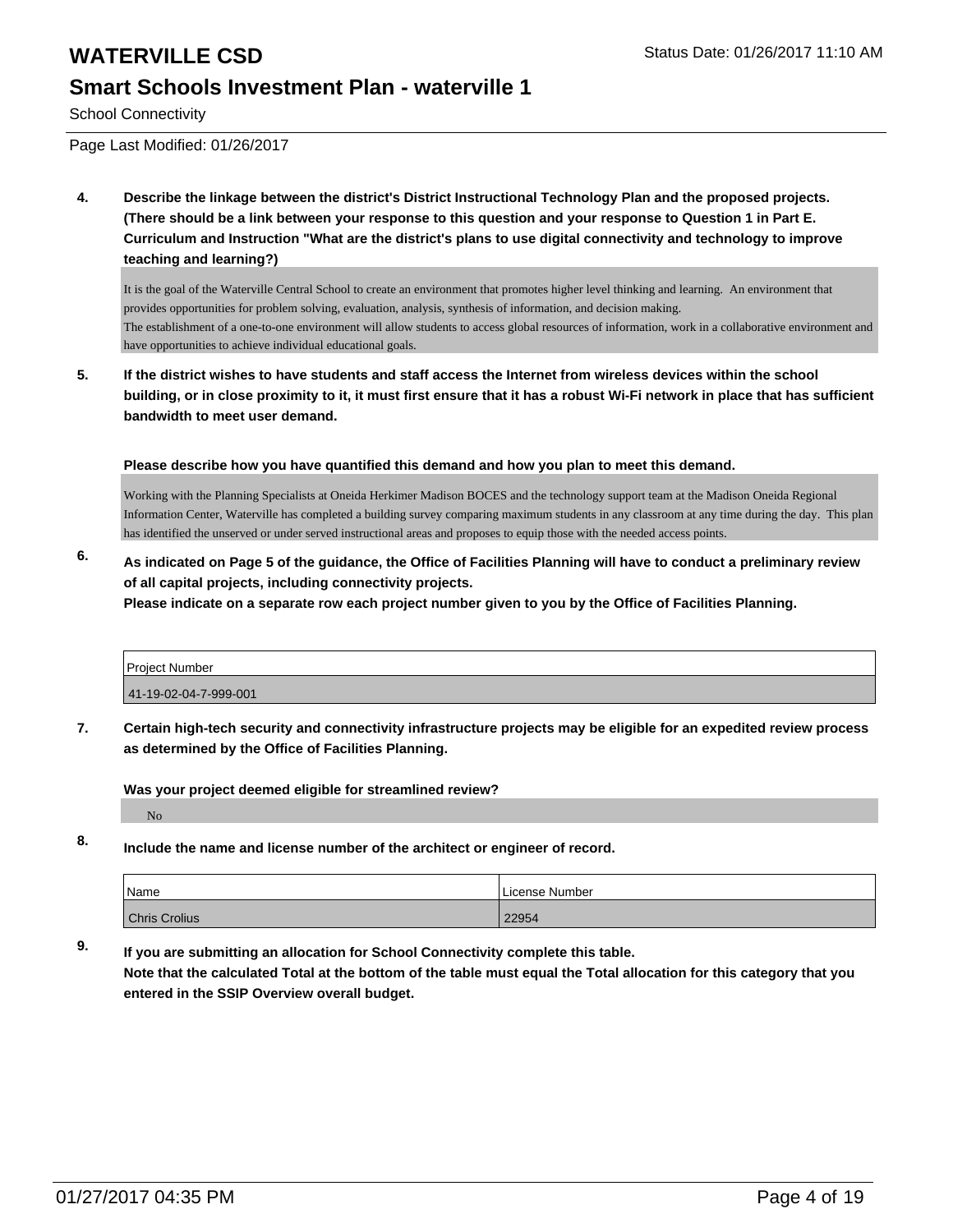School Connectivity

Page Last Modified: 01/26/2017

|                                            | Sub-              |
|--------------------------------------------|-------------------|
|                                            | <b>Allocation</b> |
| Network/Access Costs                       | 56,700            |
| <b>Outside Plant Costs</b>                 | 0                 |
| School Internal Connections and Components | $\overline{0}$    |
| Professional Services                      | $\overline{0}$    |
| Testing                                    | $\overline{0}$    |
| <b>Other Upfront Costs</b>                 | $\overline{0}$    |
| <b>Other Costs</b>                         | (No Response)     |
| Totals:                                    | 56,700            |

**10. Please detail the type, quantity, per unit cost and total cost of the eligible items under each sub-category. This is especially important for any expenditures listed under the "Other" category. All expenditures must be eligible for tax-exempt financing to be reimbursed through the SSBA. Sufficient detail must be provided so that we can verify this is the case. If you have any questions, please contact us directly through smartschools@nysed.gov. NOTE: Wireless Access Points should be included in this category, not under Classroom Educational Technology, except those that will be loaned/purchased for nonpublic schools.**

| Select the allowable expenditure | Item to be purchased                                      | Quantity | Cost per Item | <b>Total Cost</b> |
|----------------------------------|-----------------------------------------------------------|----------|---------------|-------------------|
| type.                            |                                                           |          |               |                   |
| Repeat to add another item under |                                                           |          |               |                   |
| each type.                       |                                                           |          |               |                   |
| Network/Access Costs             | HP/Aruba AP 215 classroom Wireless<br><b>Access Point</b> | l 70     | 750           | 52,500            |
| Network/Access Costs             | LIC-AP                                                    | 70       | 30            | 2,100             |
| Network/Access Costs             | LIC-PEF                                                   | 70       | 30            | 2,100             |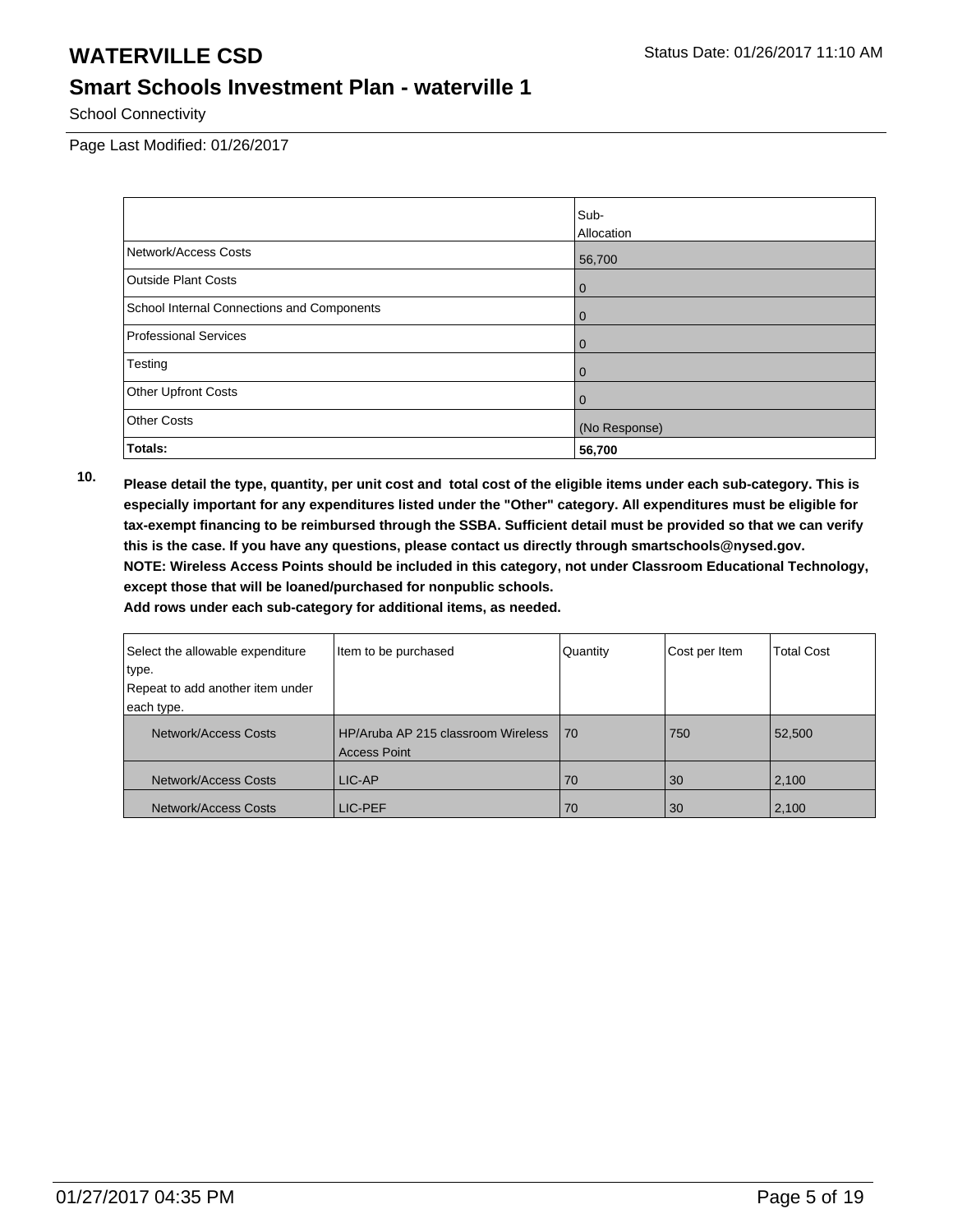Community Connectivity (Broadband and Wireless)

Page Last Modified: 01/23/2017

**1. Describe how you intend to use Smart Schools Bond Act funds for high-speed broadband and/or wireless connectivity projects in the community.**

(No Response)

**2. Please describe how the proposed project(s) will promote student achievement and increase student and/or staff access to the Internet in a manner that enhances student learning and/or instruction outside of the school day and/or school building.**

(No Response)

**3. Community connectivity projects must comply with all the necessary local building codes and regulations (building and related permits are not required prior to plan submission).**

 $\Box$  I certify that we will comply with all the necessary local building codes and regulations.

**4. Please describe the physical location of the proposed investment.**

(No Response)

**5. Please provide the initial list of partners participating in the Community Connectivity Broadband Project, along with their Federal Tax Identification (Employer Identification) number.**

| <b>Project Partners</b> | <b>IFederal ID#</b> |
|-------------------------|---------------------|
| (No Response)           | (No Response)       |

**6. If you are submitting an allocation for Community Connectivity, complete this table. Note that the calculated Total at the bottom of the table must equal the Total allocation for this category that you entered in the SSIP Overview overall budget.**

|                                    | Sub-Allocation |
|------------------------------------|----------------|
| Network/Access Costs               | (No Response)  |
| <b>Outside Plant Costs</b>         | (No Response)  |
| <b>Tower Costs</b>                 | (No Response)  |
| <b>Customer Premises Equipment</b> | (No Response)  |
| <b>Professional Services</b>       | (No Response)  |
| Testing                            | (No Response)  |
| <b>Other Upfront Costs</b>         | (No Response)  |
| <b>Other Costs</b>                 | (No Response)  |
| Totals:                            | 0              |

**7. Please detail the type, quantity, per unit cost and total cost of the eligible items under each sub-category. This is especially important for any expenditures listed under the "Other" category. All expenditures must be capital-bond eligible to be reimbursed through the SSBA. If you have any questions, please contact us directly through smartschools@nysed.gov.**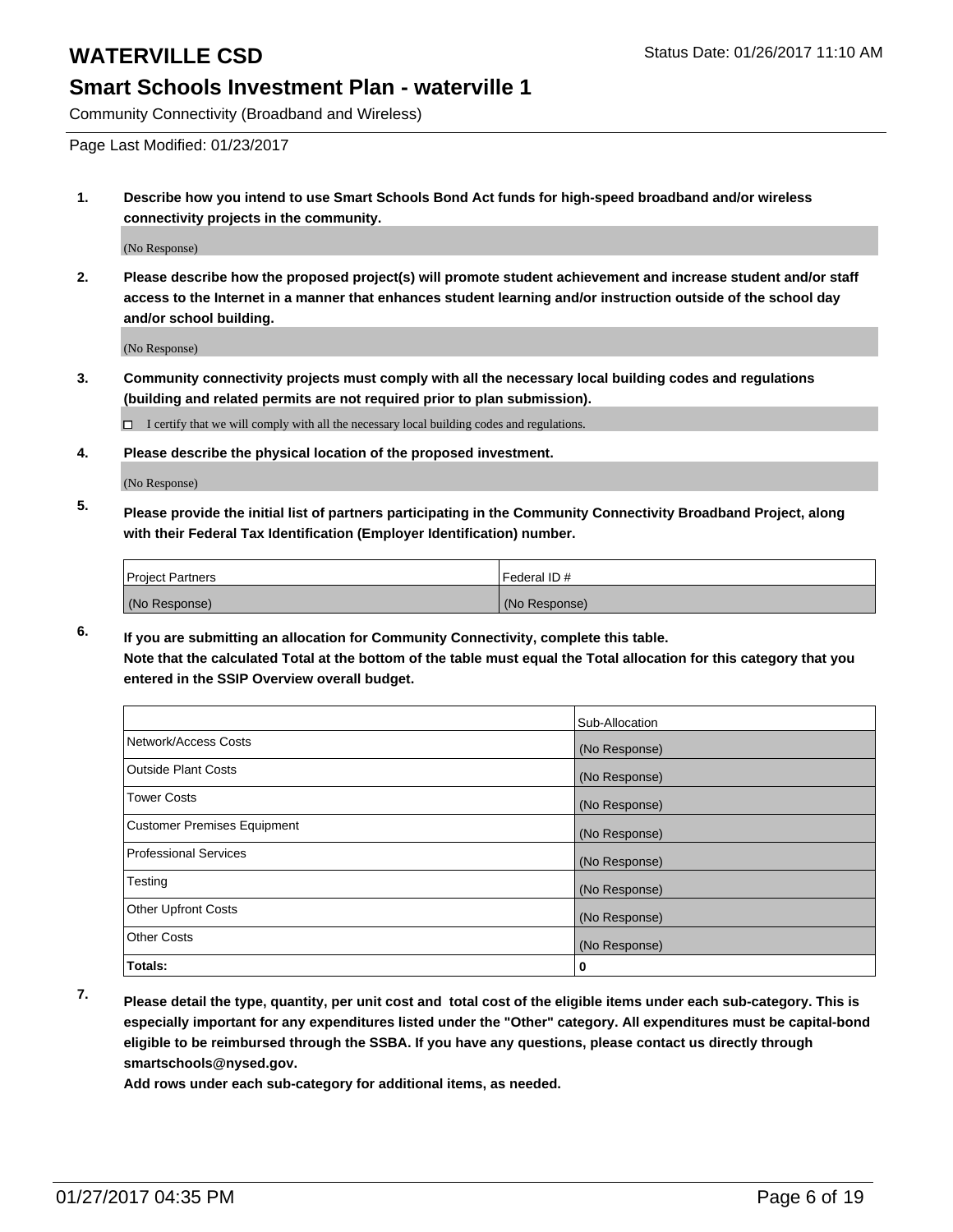## **Smart Schools Investment Plan - waterville 1**

Community Connectivity (Broadband and Wireless)

| Select the allowable expenditure | Item to be purchased | Quantity      | Cost per Item | <b>Total Cost</b> |
|----------------------------------|----------------------|---------------|---------------|-------------------|
| type.                            |                      |               |               |                   |
| Repeat to add another item under |                      |               |               |                   |
| each type.                       |                      |               |               |                   |
| (No Response)                    | (No Response)        | (No Response) | (No Response) | (No Response)     |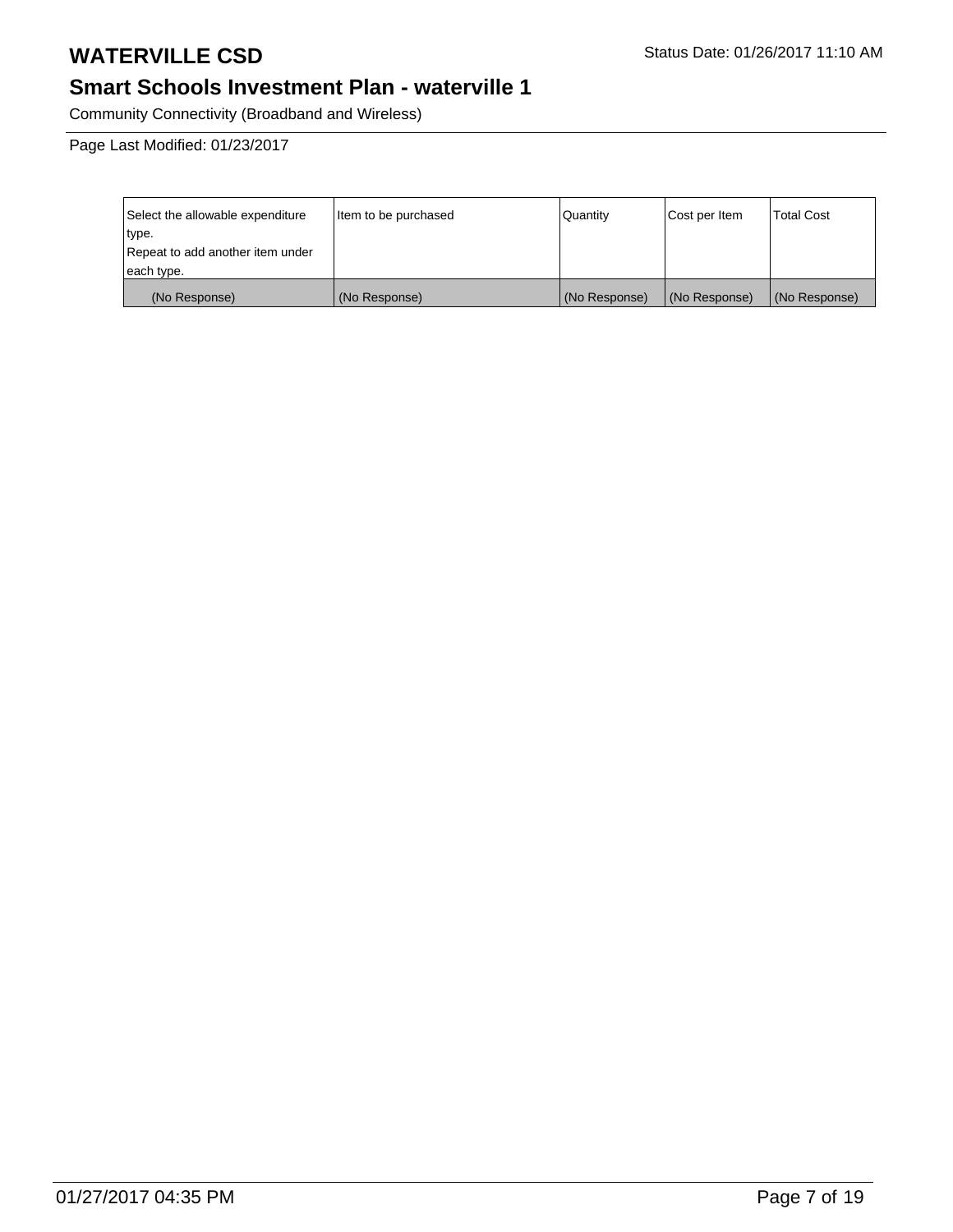Classroom Learning Technology

Page Last Modified: 01/23/2017

**1. In order for students and faculty to receive the maximum benefit from the technology made available under the Smart Schools Bond Act, their school buildings must possess sufficient connectivity infrastructure to ensure that devices can be used during the school day. Smart Schools Investment Plans must demonstrate that sufficient infrastructure that meets the Federal Communications Commission's 100 Mbps per 1,000 students standard currently exists in the buildings where new devices will be deployed, or is a planned use of a portion of Smart Schools Bond Act funds, or is under development through another funding source.**

**Smart Schools Bond Act funds used for technology infrastructure or classroom technology investments must increase the number of school buildings that meet or exceed the minimum speed standard of 100 Mbps per 1,000 students and staff within 12 months. This standard may be met on either a contracted 24/7 firm service or a "burstable" capability. If the standard is met under the burstable criteria, it must be:**

**1. Specifically codified in a service contract with a provider, and**

**2. Guaranteed to be available to all students and devices as needed, particularly during periods of high demand, such as computer-based testing (CBT) periods.**

**Please describe how your district already meets or is planning to meet this standard within 12 months of plan submission.**

Waterville Central School District, as a component of the Oneida Herkimer Madison BOCES is part of a consortium that provides fiber connections between all buildings and the Madison Oneida Regional Information Center, the Internet Service Provider. It currently operates at 1 gig.

- **1a. If a district believes that it will be impossible to meet this standard within 12 months, it may apply for a waiver of this requirement, as described on the Smart Schools website. The waiver must be filed and approved by SED prior to submitting this survey.**
	- $\Box$  By checking this box, you are certifying that the school district has an approved waiver of this requirement on file with the New York State Education Department.

## **2. Connectivity Speed Calculator (Required)**

|                  | I Number of<br><b>Students</b> | Multiply by<br>100 Kbps | Divide by 1000 Current Speed<br>lto Convert to<br>Required<br>Speed in Mb | in Mb | Expected<br>Speed to be<br>Attained Within   Required<br>12 Months | <b>Expected Date</b><br>l When<br>Speed Will be<br>Met |
|------------------|--------------------------------|-------------------------|---------------------------------------------------------------------------|-------|--------------------------------------------------------------------|--------------------------------------------------------|
| Calculated Speed | 810                            | 81,000                  | 81                                                                        | 1000  | 1000                                                               | (No<br>Response)                                       |

**3. If the district wishes to have students and staff access the Internet from wireless devices within the school building, or in close proximity to it, it must first ensure that it has a robust Wi-Fi network in place that has sufficient bandwidth to meet user demand.**

**Please describe how you have quantified this demand and how you plan to meet this demand.**

In the first section of the Smart Schools Investment Plan, Waterville Central is proposing the installation of an additional 70 HP/Aruba Wireless Access Points. The buildings are already wired for this service but require wireless access points. Currently equipped with access points in a "zig zag" pattern, the building currently provides some capacity for devices, but this installation will provide saturation coverage in all instructional and large group gathering spaces in the district.

Learning will no longer be limited by the location or time of day for access.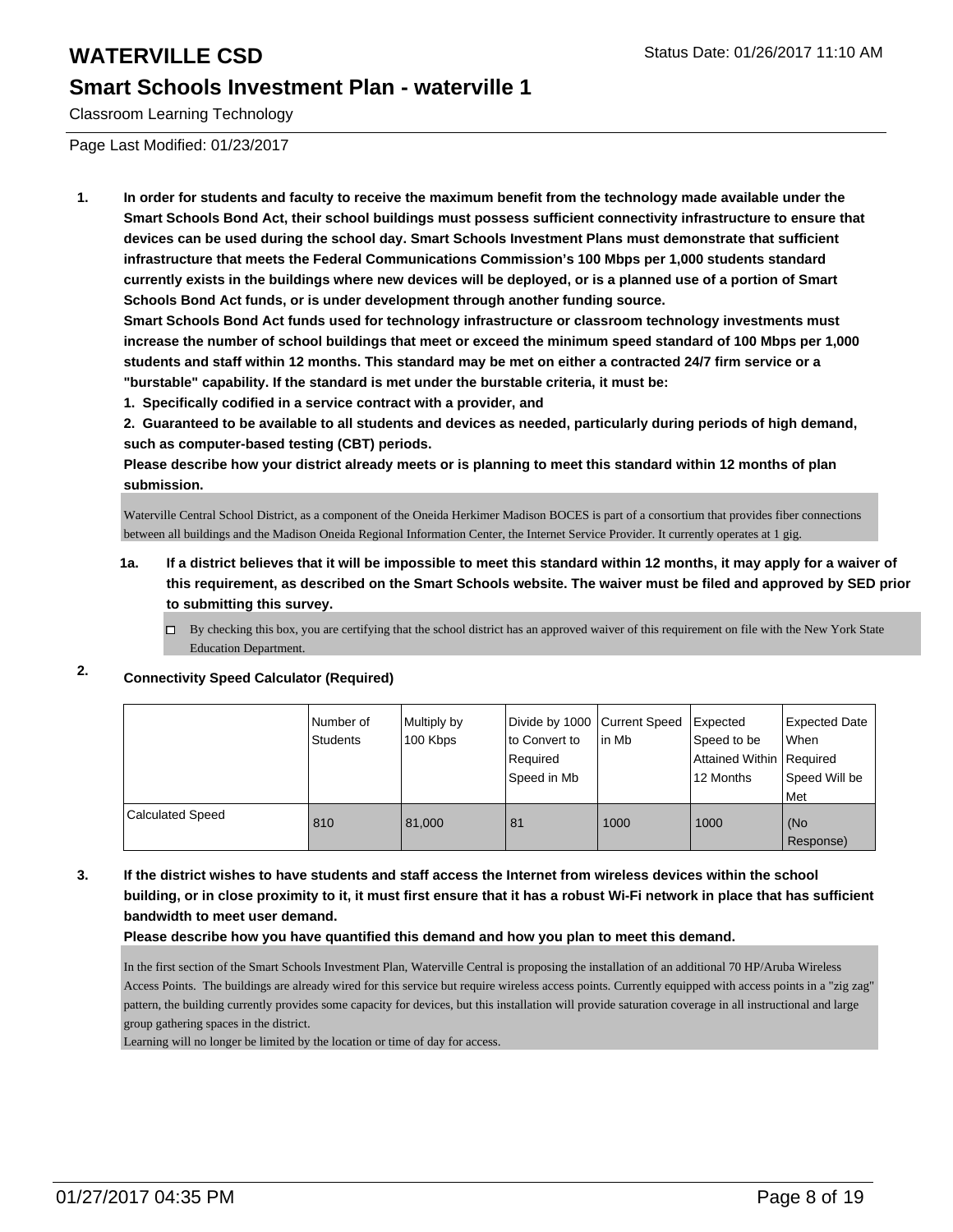Classroom Learning Technology

Page Last Modified: 01/23/2017

**4. All New York State public school districts are required to complete and submit an Instructional Technology Plan survey to the New York State Education Department in compliance with Section 753 of the Education Law and per Part 100.12 of the Commissioner's Regulations.**

**Districts that include educational technology purchases as part of their Smart Schools Investment Plan must have a submitted and approved Instructional Technology Plan survey on file with the New York State Education Department.**

- By checking this box, you are certifying that the school district has an approved Instructional Technology Plan survey on file with the New York State Education Department.
- **5. Describe the devices you intend to purchase and their compatibility with existing or planned platforms or systems. Specifically address the adequacy of each facility's electrical, HVAC and other infrastructure necessary to install and support the operation of the planned technology.**

Along with the wireless expansion identified under classroom connectivity, Waterville Central is proposing two purchases.

The first proposal is to purchase 144 HP Chrome books with charging carts. The district already has 8 classrooms equipped with this equipment. Based on the Chrome operating system, this equipment is totally compatible with any computer that has internet browsing software. It is compatible with all generations of Windows browsing software, and any Apple browsing software.

Google Apps for education easily exports to Microsoft Office components if required.

All classrooms were upgraded to provide more than adequate power for charging in the most recent Capital Projects.

The second proposal is to equip the large group instruction room with a projector and screen to allow large groups to participate in presentations and virtual field trips. This room has the capacity to seat multiple classes simultaneously and will be an excellent location for student instruction, staff professional development, and community presentations including adult and continuing education instruction.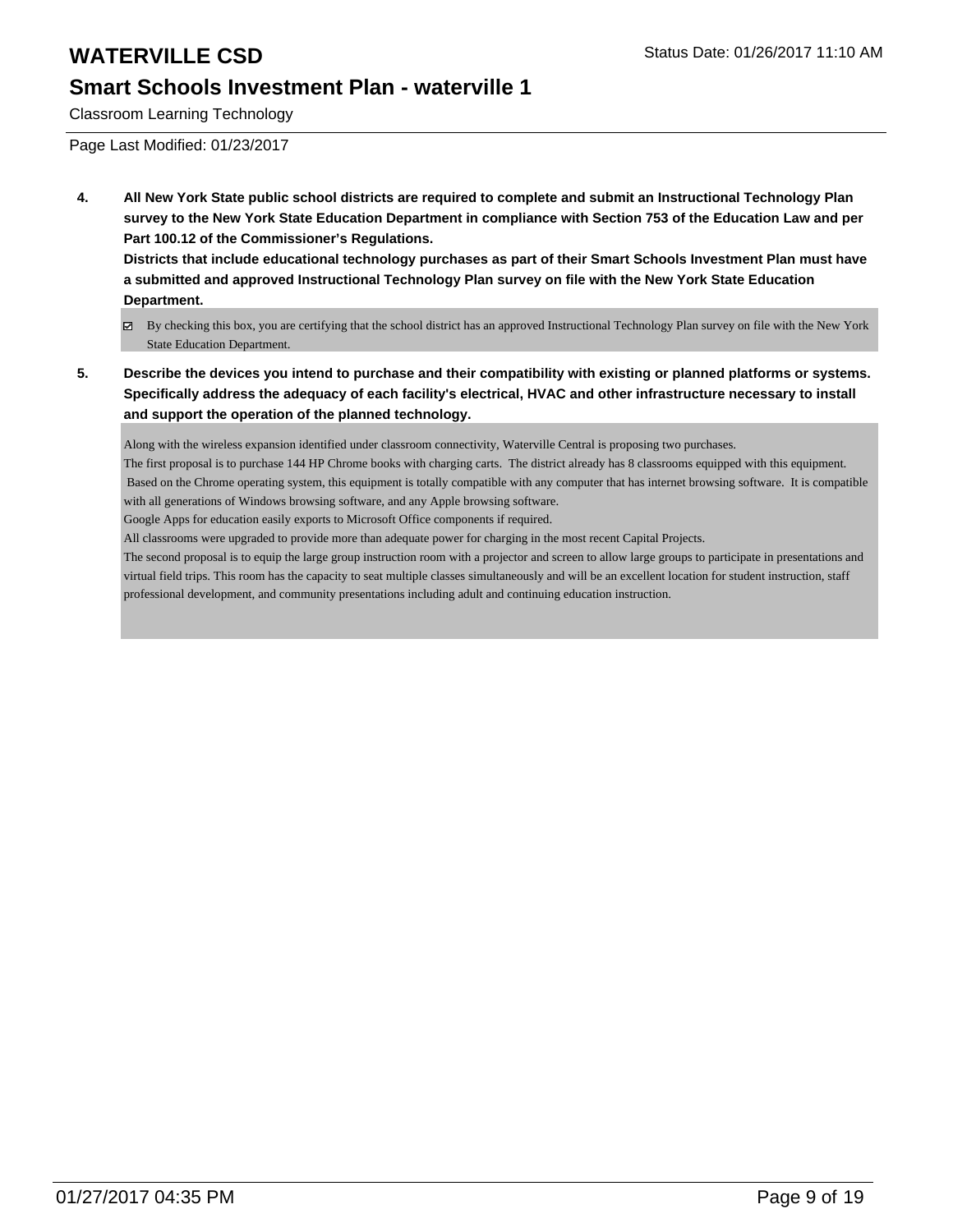Classroom Learning Technology

Page Last Modified: 01/23/2017

- **6. Describe how the proposed technology purchases will:**
	- **> enhance differentiated instruction;**
	- **> expand student learning inside and outside the classroom;**
	- **> benefit students with disabilities and English language learners; and**
	- **> contribute to the reduction of other learning gaps that have been identified within the district.**

**The expectation is that districts will place a priority on addressing the needs of students who struggle to succeed in a rigorous curriculum. Responses in this section should specifically address this concern and align with the district's Instructional Technology Plan (in particular Question 2 of E. Curriculum and Instruction: "Does the district's instructional technology plan address the needs of students with disabilities to ensure equitable access to instruction, materials and assessments?" and Question 3 of the same section: "Does the district's instructional technology plan address the provision of assistive technology specifically for students with disabilities to ensure access to and participation in the general curriculum?"**

The district's technology plan addresses the needs of all students, regular ed and special needs students. Classrooms for Pull Out instruction and Main Stream instruction will be equipped with wireless access points and one-to-one devices. Students with disabilities and special needs will have access to instructional tools that are targeted to their IEP via the purchased Chrome Books. With this plan, they will also have access for extended time and in alternative settings. The student can work with their assigned case manager to implement all programs and be successful. Because of the compatibility of the Google Chrome platform, these students can accomplish instructional tasks outside of the instructional day.

Waterville has limited requirement for ELL students. Google Chrome is of particular value to ELL students. Having materials in the native language is often difficult. Google Chrome has a built in translation component. The student can easily translate primary source documents between their native language and English. They can also translate from English back to their primary language. Because this is Chrome, they also have access to this tool on their personal device.

General Education students benefit from the Chrome books because of several design features. First, the unit is instant on. A traditional laptop takes several minutes to boot and connect to the network. This impacts class time. A Chrome Book doesn't require that time which actually increases learning time.

General Education students benefit as the platform is machine agnostic. When the student is at home or on their personal device, they can continue to work. No longer is it Apple versus Windows or Office 10 versus Office 98. The classroom is no longer limited to 45 minutes, or by the machine the teacher prepares the material on.

All students will benefit from the peer review that Google Classroom offers. Student work can be instantly presented to all classroom machines or on a projector in the classroom. Student or group work can be displayed, critiqued, and even the collaborator contribution displayed. All student can participate rather than limiting to teacher and individual student.

**7. Where appropriate, describe how the proposed technology purchases will enhance ongoing communication with parents and other stakeholders and help the district facilitate technology-based regional partnerships, including distance learning and other efforts.**

Through the School Tool Student Management system Waterville Central School has a robust parent portal and continues to encourage an inclusive environment for parents. Parents can tell in "real time" the status of their student's attendance, academic assignments, and discipline. The one-to-one initiative will allow individual students to access regional or global resources necessary to expand their opportunities and to help them be successful in their educational careers.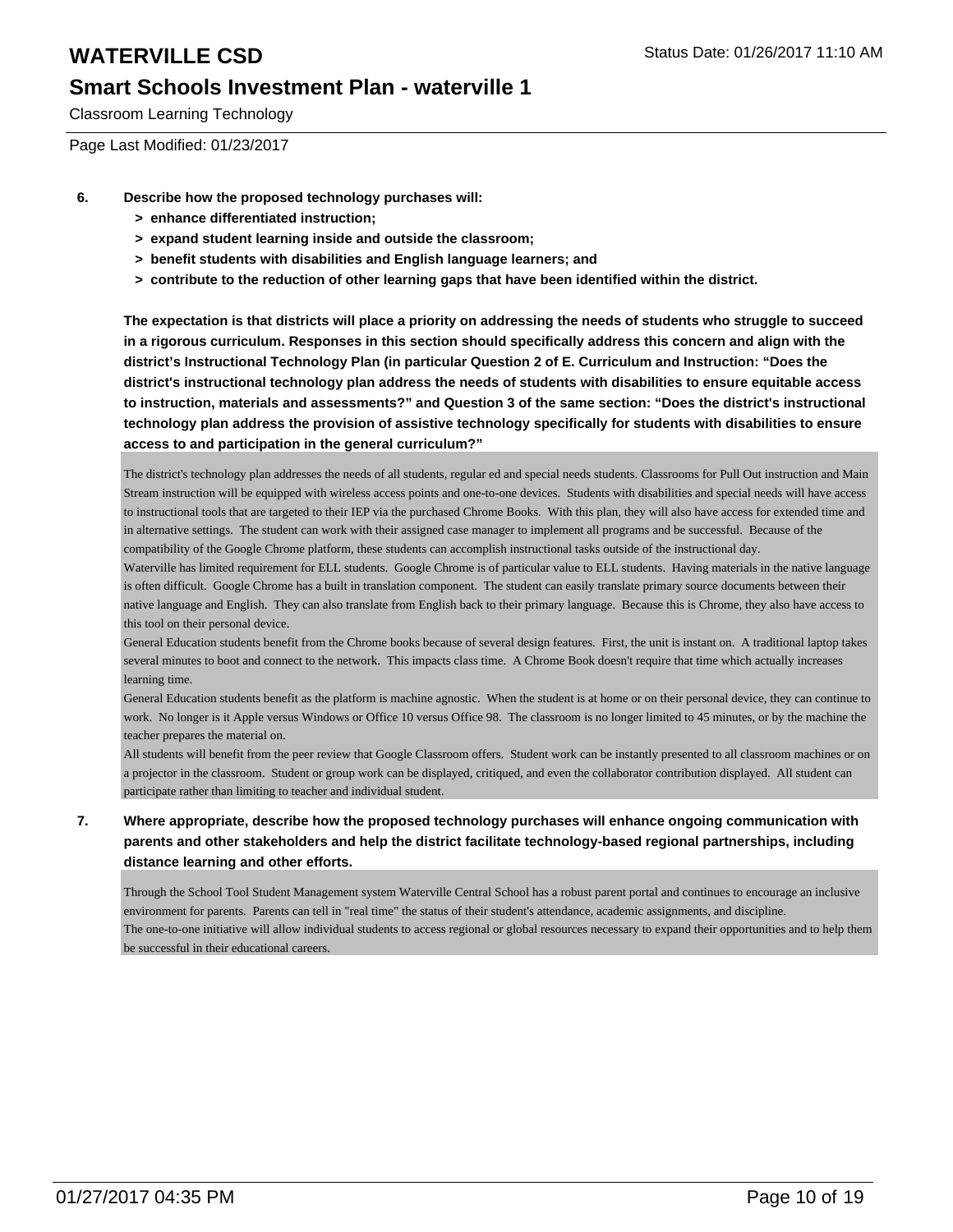Classroom Learning Technology

Page Last Modified: 01/23/2017

**8. Describe the district's plan to provide professional development to ensure that administrators, teachers and staff can employ the technology purchased to enhance instruction successfully.**

**Note: This response should be aligned and expanded upon in accordance with your district's response to Question 1 of F. Professional Development of your Instructional Technology Plan: "Please provide a summary of professional development offered to teachers and staff, for the time period covered by this plan, to support technology to enhance teaching and learning. Please include topics, audience and method of delivery within your summary."**

Waterville currently has a pilot one-to-one project operating in eight classrooms.

To participate in this pilot program, the teachers had to commit to many hours of professional development in the use of Chrome Books and Google Chrome in their classrooms. Provided on both a local and regional level through Oneida Herkimer Madison BOCES, this professional development will continue to be an integral and required component at Waterville. In addition, the teachers who are in the pilot will serve as "turn key" trainers for the next generation of one-to-one teachers as well as "go to" resources during any instructional challenges.

- **9. Districts must contact the SUNY/CUNY teacher preparation program that supplies the largest number of the district's new teachers to request advice on innovative uses and best practices at the intersection of pedagogy and educational technology.**
	- $\boxtimes$  By checking this box, you certify that you have contacted the SUNY/CUNY teacher preparation program that supplies the largest number of your new teachers to request advice on these issues.
	- **9a. Please enter the name of the SUNY or CUNY Institution that you contacted.**

SUNY Cortland

**9b. Enter the primary Institution phone number.**

607-753-2011

**9c. Enter the name of the contact person with whom you consulted and/or will be collaborating with on innovative uses of technology and best practices.**

Chris Widdall

**10. A district whose Smart Schools Investment Plan proposes the purchase of technology devices and other hardware must account for nonpublic schools in the district.**

**Are there nonpublic schools within your school district?**

- Yes
- $\boxtimes$  No
- **11. Nonpublic Classroom Technology Loan Calculator**

**The Smart Schools Bond Act provides that any Classroom Learning Technology purchases made using Smart Schools funds shall be lent, upon request, to nonpublic schools in the district. However, no school district shall be required to loan technology in amounts greater than the total obtained and spent on technology pursuant to the Smart Schools Bond Act and the value of such loan may not exceed the total of \$250 multiplied by the nonpublic school enrollment in the base year at the time of enactment.**

**See:**

**http://www.p12.nysed.gov/mgtserv/smart\_schools/docs/Smart\_Schools\_Bond\_Act\_Guidance\_04.27.15\_Final.pdf.**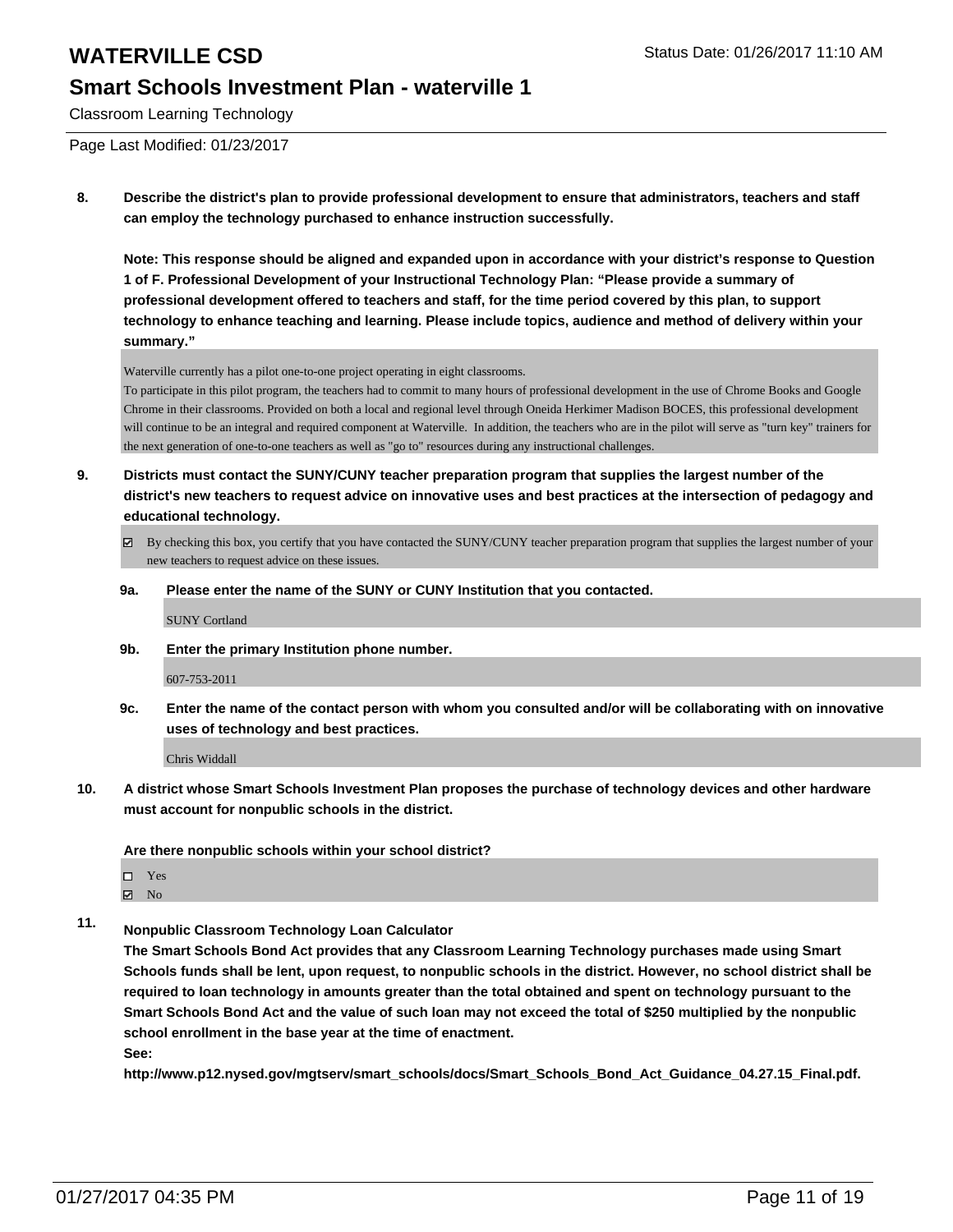Classroom Learning Technology

Page Last Modified: 01/23/2017

|                                       | 1. Classroom<br>Technology<br>Sub-allocation | 2. Public<br>Enrollment<br>$(2014-15)$ | 13. Nonpublic<br>l Enrollment<br>$(2014 - 15)$ | l 4. Sum of<br>Public and<br>l Nonpublic<br>Enrollment                                        | 15. Total Per<br>l Pupil Sub-<br>lallocation | 6. Total<br>Nonpublic Loan<br>Amount |
|---------------------------------------|----------------------------------------------|----------------------------------------|------------------------------------------------|-----------------------------------------------------------------------------------------------|----------------------------------------------|--------------------------------------|
| Calculated Nonpublic Loan<br>  Amount |                                              |                                        |                                                | (No Response)   (No Response)   (No Response)   (No Response)   (No Response)   (No Response) |                                              |                                      |

**12. To ensure the sustainability of technology purchases made with Smart Schools funds, districts must demonstrate a long-term plan to maintain and replace technology purchases supported by Smart Schools Bond Act funds. This sustainability plan shall demonstrate a district's capacity to support recurring costs of use that are ineligible for Smart Schools Bond Act funding such as device maintenance, technical support, Internet and wireless fees, maintenance of hotspots, staff professional development, building maintenance and the replacement of incidental items. Further, such a sustainability plan shall include a long-term plan for the replacement of purchased devices and equipment at the end of their useful life with other funding sources.**

By checking this box, you certify that the district has a sustainability plan as described above.

**13. Districts must ensure that devices purchased with Smart Schools Bond funds will be distributed, prepared for use, maintained and supported appropriately. Districts must maintain detailed device inventories in accordance with generally accepted accounting principles.**

 $\boxtimes$  By checking this box, you certify that the district has a distribution and inventory management plan and system in place.

**14. If you are submitting an allocation for Classroom Learning Technology complete this table. Note that the calculated Total at the bottom of the table must equal the Total allocation for this category that you entered in the SSIP Overview overall budget.**

|                         | Sub-Allocation |
|-------------------------|----------------|
| Interactive Whiteboards | $\mathbf 0$    |
| Computer Servers        | $\overline{0}$ |
| Desktop Computers       | $\mathbf 0$    |
| Laptop Computers        | 39,600         |
| <b>Tablet Computers</b> | (No Response)  |
| <b>Other Costs</b>      | 12,449         |
| Totals:                 | 52,049         |

**15. Please detail the type, quantity, per unit cost and total cost of the eligible items under each sub-category. This is especially important for any expenditures listed under the "Other" category. All expenditures must be capital-bond eligible to be reimbursed through the SSBA. If you have any questions, please contact us directly through smartschools@nysed.gov.**

**Please specify in the "Item to be Purchased" field which specific expenditures and items are planned to meet the district's nonpublic loan requirement, if applicable.**

**NOTE: Wireless Access Points that will be loaned/purchased for nonpublic schools should ONLY be included in this category, not under School Connectivity, where public school districts would list them.**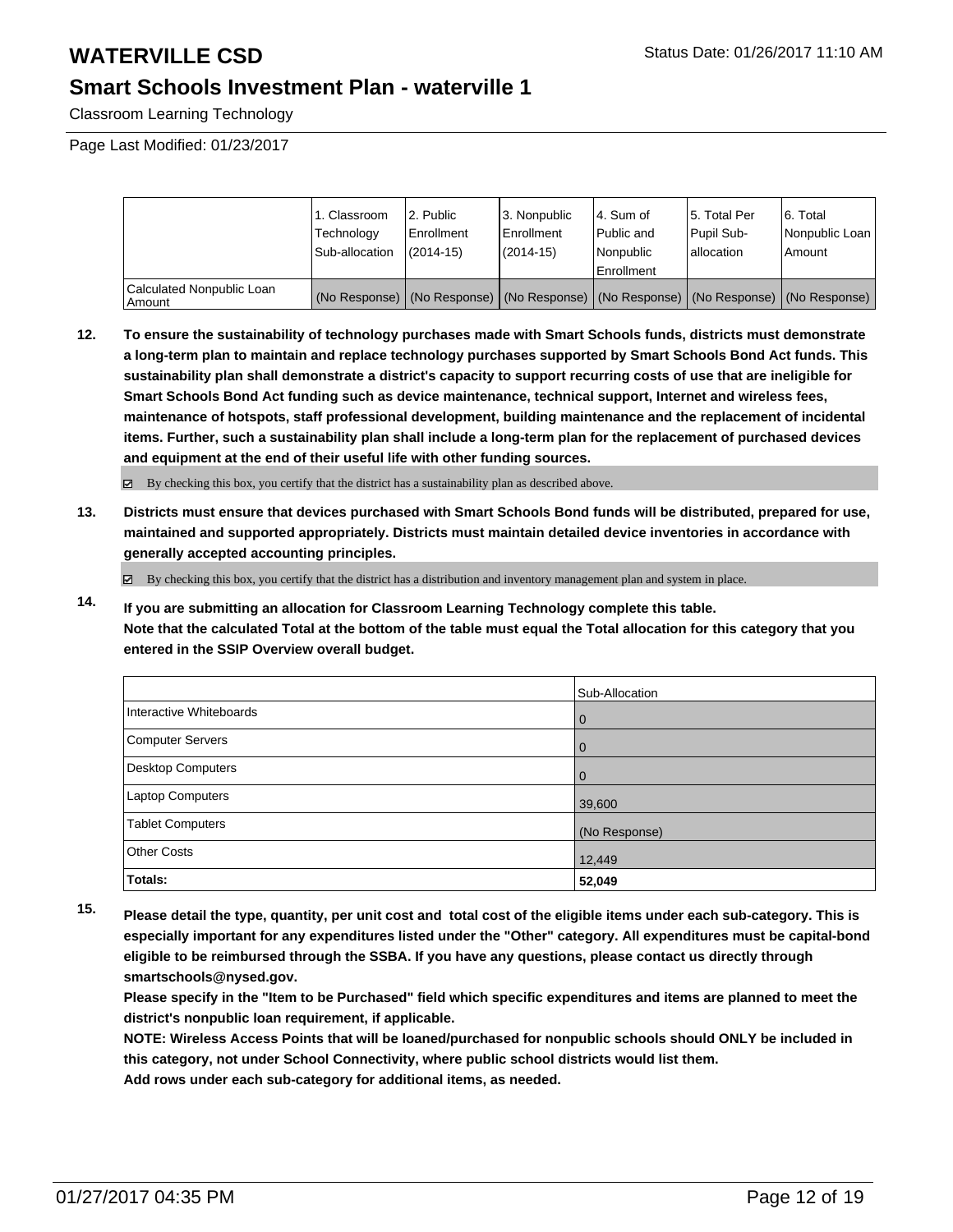## **Smart Schools Investment Plan - waterville 1**

Classroom Learning Technology

| Select the allowable expenditure | Item to be Purchased                                      | Quantity | Cost per Item | <b>Total Cost</b> |
|----------------------------------|-----------------------------------------------------------|----------|---------------|-------------------|
| type.                            |                                                           |          |               |                   |
| Repeat to add another item under |                                                           |          |               |                   |
| each type.                       |                                                           |          |               |                   |
| <b>Laptop Computers</b>          | <b>HP SB 11 Chrome Books</b>                              | 144      | 275           | 39,600            |
| <b>Other Costs</b>               | Spectrum In Touch 32 Charging and<br><b>Storage Carts</b> | l 6      | 1,475         | 8,850             |
| <b>Other Costs</b>               | DaLite HD Large Group Screen                              |          | 1,500         | 1,500             |
| <b>Other Costs</b>               | Optoma EH501 projector                                    |          | 2,099         | 2,099             |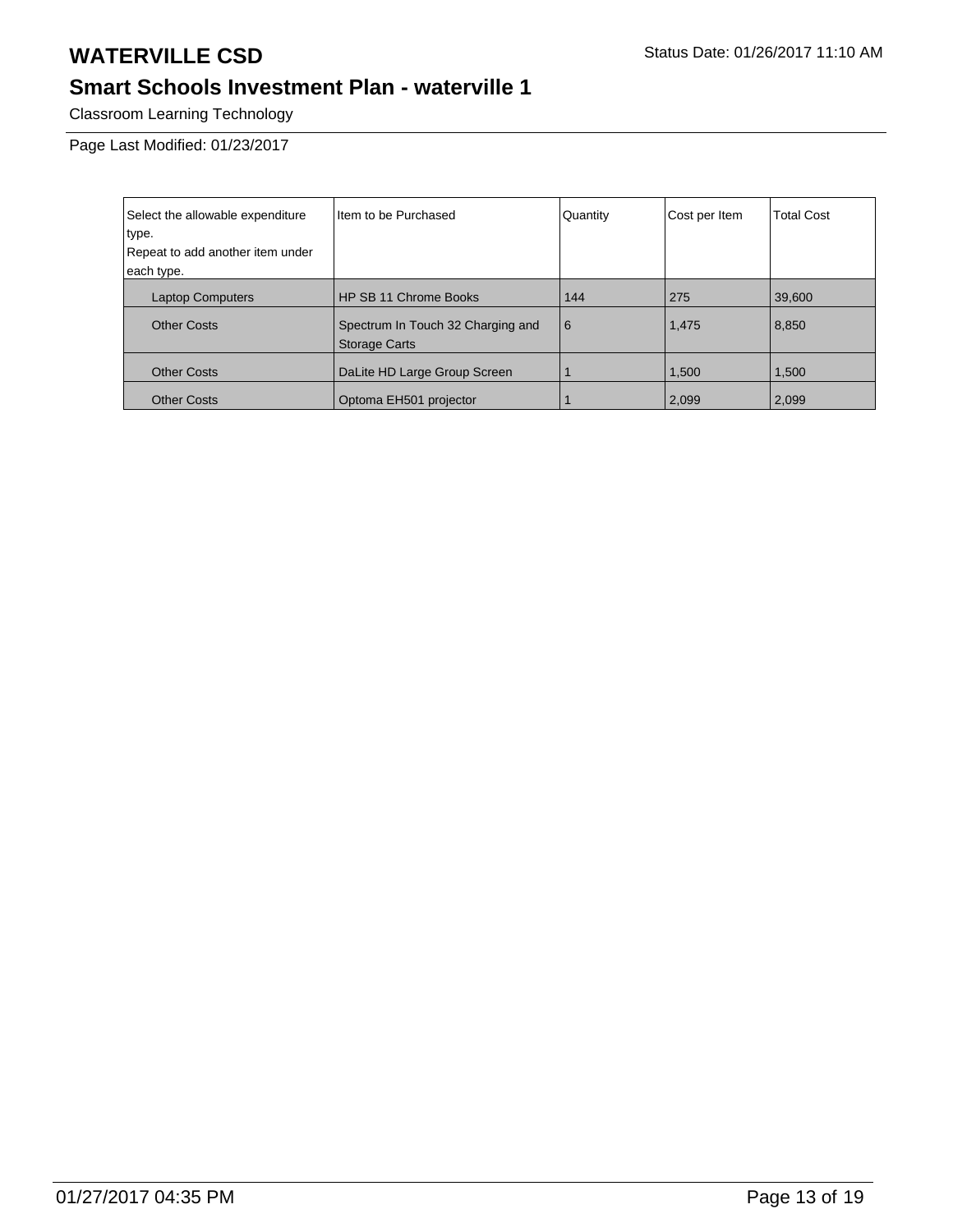Pre-Kindergarten Classrooms

Page Last Modified: 01/23/2017

**1. Provide information regarding how and where the district is currently serving pre-kindergarten students and justify the need for additional space with enrollment projections over 3 years.**

(No Response)

- **2. Describe the district's plan to construct, enhance or modernize education facilities to accommodate prekindergarten programs. Such plans must include:**
	- **Specific descriptions of what the district intends to do to each space;**
	- **An affirmation that pre-kindergarten classrooms will contain a minimum of 900 square feet per classroom;**
	- **The number of classrooms involved;**
	- **The approximate construction costs per classroom; and**
	- **Confirmation that the space is district-owned or has a long-term lease that exceeds the probable useful life of the improvements.**

(No Response)

**3. Smart Schools Bond Act funds may only be used for capital construction costs. Describe the type and amount of additional funds that will be required to support ineligible ongoing costs (e.g. instruction, supplies) associated with any additional pre-kindergarten classrooms that the district plans to add.**

(No Response)

**4. All plans and specifications for the erection, repair, enlargement or remodeling of school buildings in any public school district in the State must be reviewed and approved by the Commissioner. Districts that plan capital projects using their Smart Schools Bond Act funds will undergo a Preliminary Review Process by the Office of Facilities Planning.**

**Please indicate on a separate row each project number given to you by the Office of Facilities Planning.**

| Project Number |  |  |
|----------------|--|--|
| (No Response)  |  |  |

**5. If you have made an allocation for Pre-Kindergarten Classrooms, complete this table.**

**Note that the calculated Total at the bottom of the table must equal the Total allocation for this category that you entered in the SSIP Overview overall budget.**

|                                          | Sub-Allocation |
|------------------------------------------|----------------|
| Construct Pre-K Classrooms               | (No Response)  |
| Enhance/Modernize Educational Facilities | (No Response)  |
| Other Costs                              | (No Response)  |
| Totals:                                  |                |

**6. Please detail the type, quantity, per unit cost and total cost of the eligible items under each sub-category. This is especially important for any expenditures listed under the "Other" category. All expenditures must be capital-bond eligible to be reimbursed through the SSBA. If you have any questions, please contact us directly through smartschools@nysed.gov.**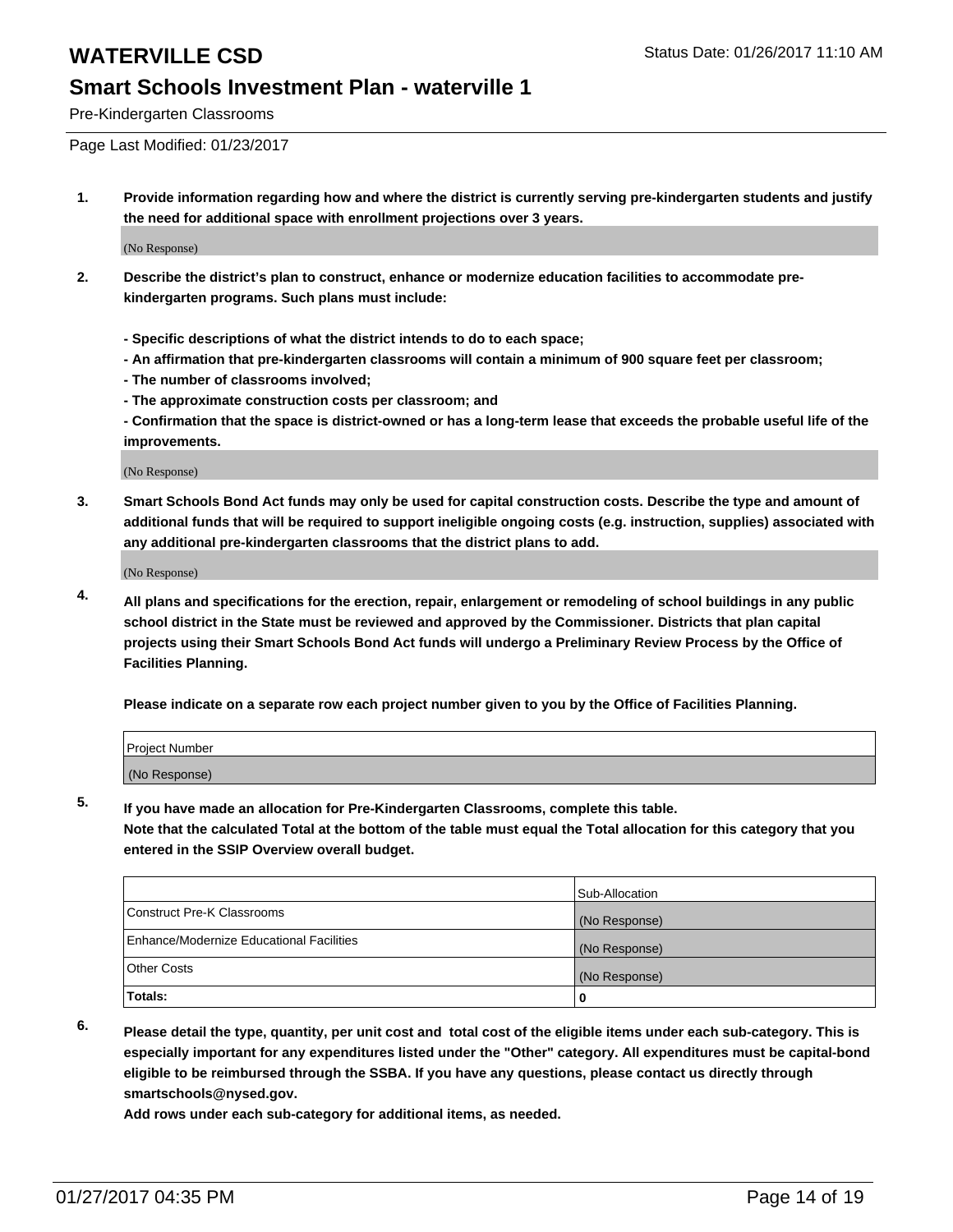## **Smart Schools Investment Plan - waterville 1**

Pre-Kindergarten Classrooms

| Select the allowable expenditure | Item to be purchased | l Quantitv    | Cost per Item | <b>Total Cost</b> |
|----------------------------------|----------------------|---------------|---------------|-------------------|
| type.                            |                      |               |               |                   |
| Repeat to add another item under |                      |               |               |                   |
| each type.                       |                      |               |               |                   |
| (No Response)                    | (No Response)        | (No Response) | (No Response) | (No Response)     |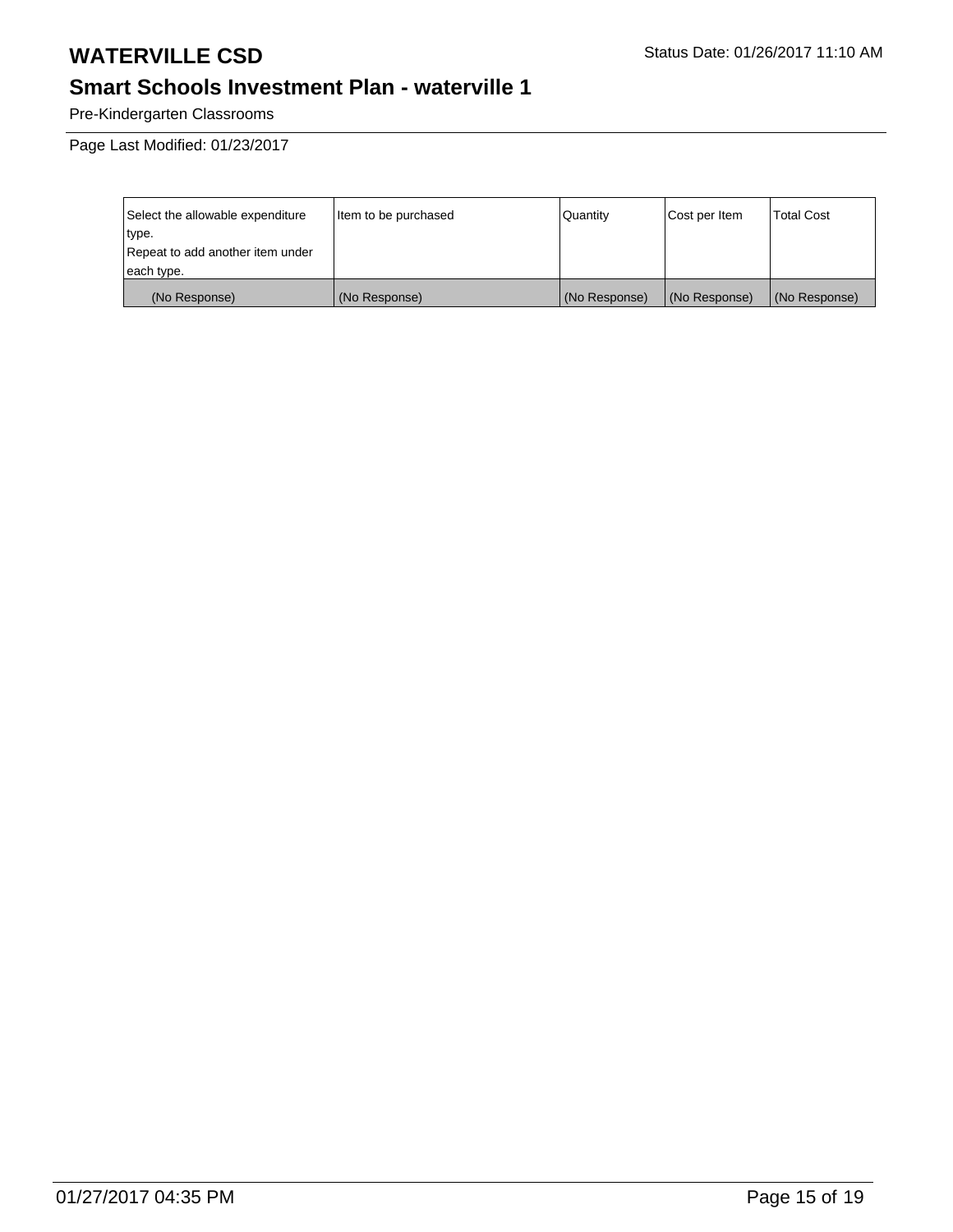Replace Transportable Classrooms

Page Last Modified: 01/23/2017

**1. Describe the district's plan to construct, enhance or modernize education facilities to provide high-quality instructional space by replacing transportable classrooms.**

(No Response)

**2. All plans and specifications for the erection, repair, enlargement or remodeling of school buildings in any public school district in the State must be reviewed and approved by the Commissioner. Districts that plan capital projects using their Smart Schools Bond Act funds will undergo a Preliminary Review Process by the Office of Facilities Planning.**

**Please indicate on a separate row each project number given to you by the Office of Facilities Planning.**

| <b>Project Number</b> |  |
|-----------------------|--|
| (No Response)         |  |

**3. For large projects that seek to blend Smart Schools Bond Act dollars with other funds, please note that Smart Schools Bond Act funds can be allocated on a pro rata basis depending on the number of new classrooms built that directly replace transportable classroom units.**

**If a district seeks to blend Smart Schools Bond Act dollars with other funds describe below what other funds are being used and what portion of the money will be Smart Schools Bond Act funds.**

(No Response)

**4. If you have made an allocation for Replace Transportable Classrooms, complete this table. Note that the calculated Total at the bottom of the table must equal the Total allocation for this category that you entered in the SSIP Overview overall budget.**

|                                                | Sub-Allocation |
|------------------------------------------------|----------------|
| Construct New Instructional Space              | (No Response)  |
| Enhance/Modernize Existing Instructional Space | (No Response)  |
| <b>Other Costs</b>                             | (No Response)  |
| Totals:                                        |                |

**5. Please detail the type, quantity, per unit cost and total cost of the eligible items under each sub-category. This is especially important for any expenditures listed under the "Other" category. All expenditures must be capital-bond eligible to be reimbursed through the SSBA. If you have any questions, please contact us directly through smartschools@nysed.gov.**

| Select the allowable expenditure | litem to be purchased | Quantity      | Cost per Item | <b>Total Cost</b> |
|----------------------------------|-----------------------|---------------|---------------|-------------------|
| type.                            |                       |               |               |                   |
| Repeat to add another item under |                       |               |               |                   |
| each type.                       |                       |               |               |                   |
| (No Response)                    | (No Response)         | (No Response) | (No Response) | (No Response)     |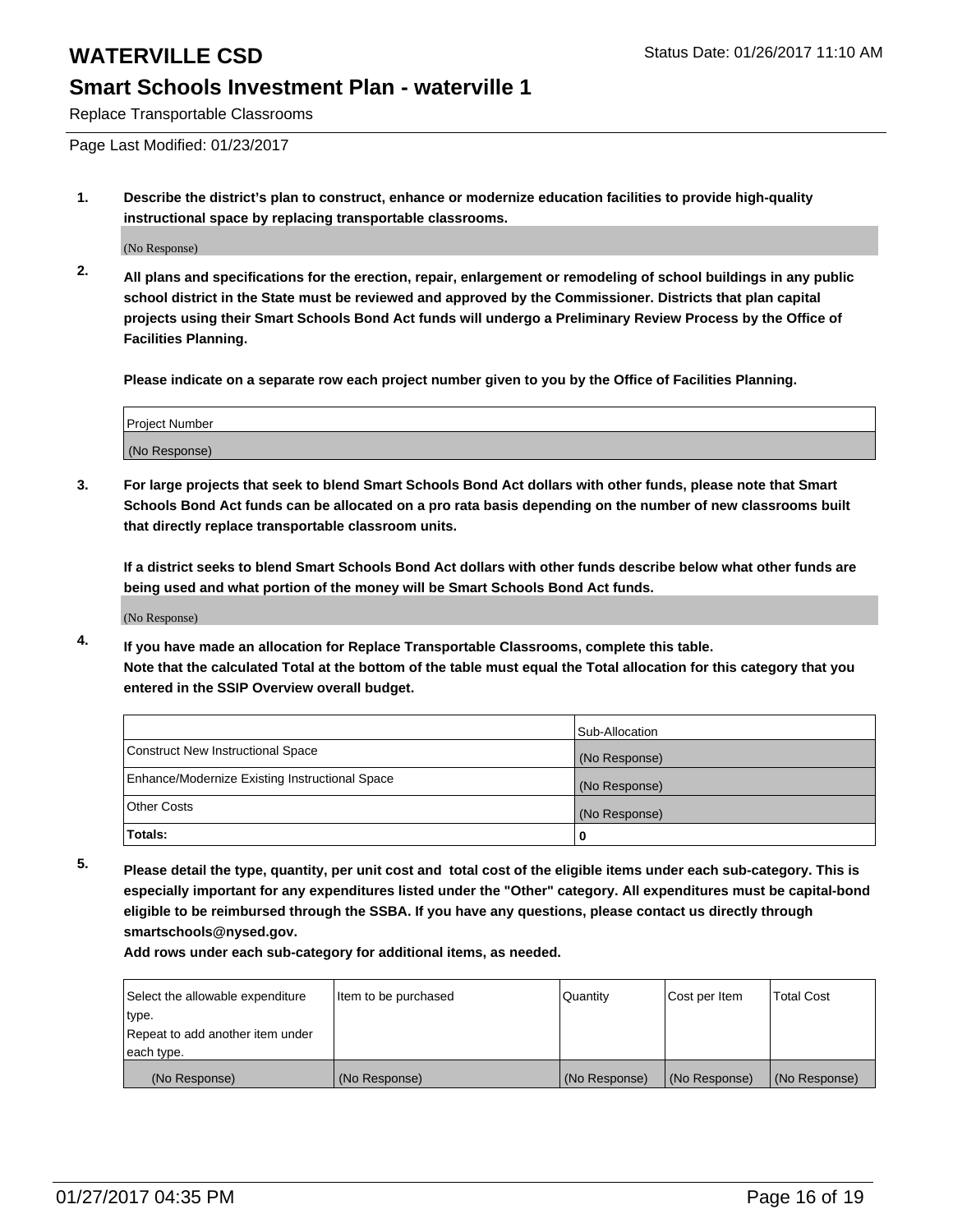High-Tech Security Features

Page Last Modified: 01/23/2017

**1. Describe how you intend to use Smart Schools Bond Act funds to install high-tech security features in school buildings and on school campuses.**

(No Response)

**2. All plans and specifications for the erection, repair, enlargement or remodeling of school buildings in any public school district in the State must be reviewed and approved by the Commissioner. Districts that plan capital projects using their Smart Schools Bond Act funds will undergo a Preliminary Review Process by the Office of Facilities Planning.** 

**Please indicate on a separate row each project number given to you by the Office of Facilities Planning.**

| <b>Project Number</b> |  |
|-----------------------|--|
| (No Response)         |  |

- **3. Was your project deemed eligible for streamlined Review?**
	- Yes
	- $\square$  No
- **4. Include the name and license number of the architect or engineer of record.**

| 'Name         | License Number |
|---------------|----------------|
| (No Response) | (No Response)  |

**5. If you have made an allocation for High-Tech Security Features, complete this table. Note that the calculated Total at the bottom of the table must equal the Total allocation for this category that you entered in the SSIP Overview overall budget.**

|                                                      | Sub-Allocation |
|------------------------------------------------------|----------------|
| Capital-Intensive Security Project (Standard Review) | (No Response)  |
| <b>Electronic Security System</b>                    | (No Response)  |
| <b>Entry Control System</b>                          | (No Response)  |
| Approved Door Hardening Project                      | (No Response)  |
| <b>Other Costs</b>                                   | (No Response)  |
| Totals:                                              | 0              |

**6. Please detail the type, quantity, per unit cost and total cost of the eligible items under each sub-category. This is especially important for any expenditures listed under the "Other" category. All expenditures must be capital-bond eligible to be reimbursed through the SSBA. If you have any questions, please contact us directly through smartschools@nysed.gov.**

| Select the allowable expenditure | Item to be purchased | <b>Quantity</b> | Cost per Item | <b>Total Cost</b> |
|----------------------------------|----------------------|-----------------|---------------|-------------------|
| type.                            |                      |                 |               |                   |
| Repeat to add another item under |                      |                 |               |                   |
| each type.                       |                      |                 |               |                   |
| (No Response)                    | (No Response)        | (No Response)   | (No Response) | (No Response)     |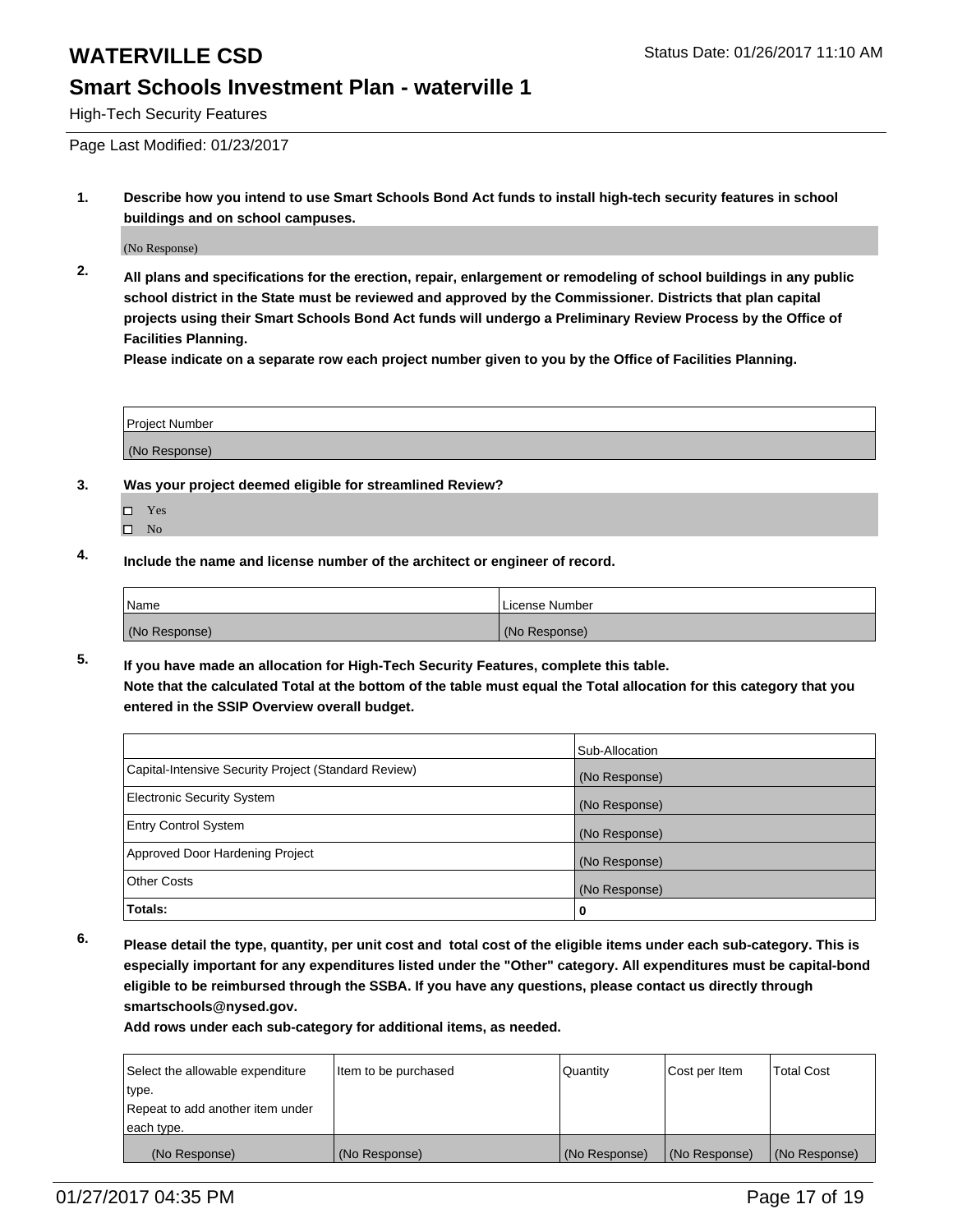## **Smart Schools Investment Plan - waterville 1**

Report